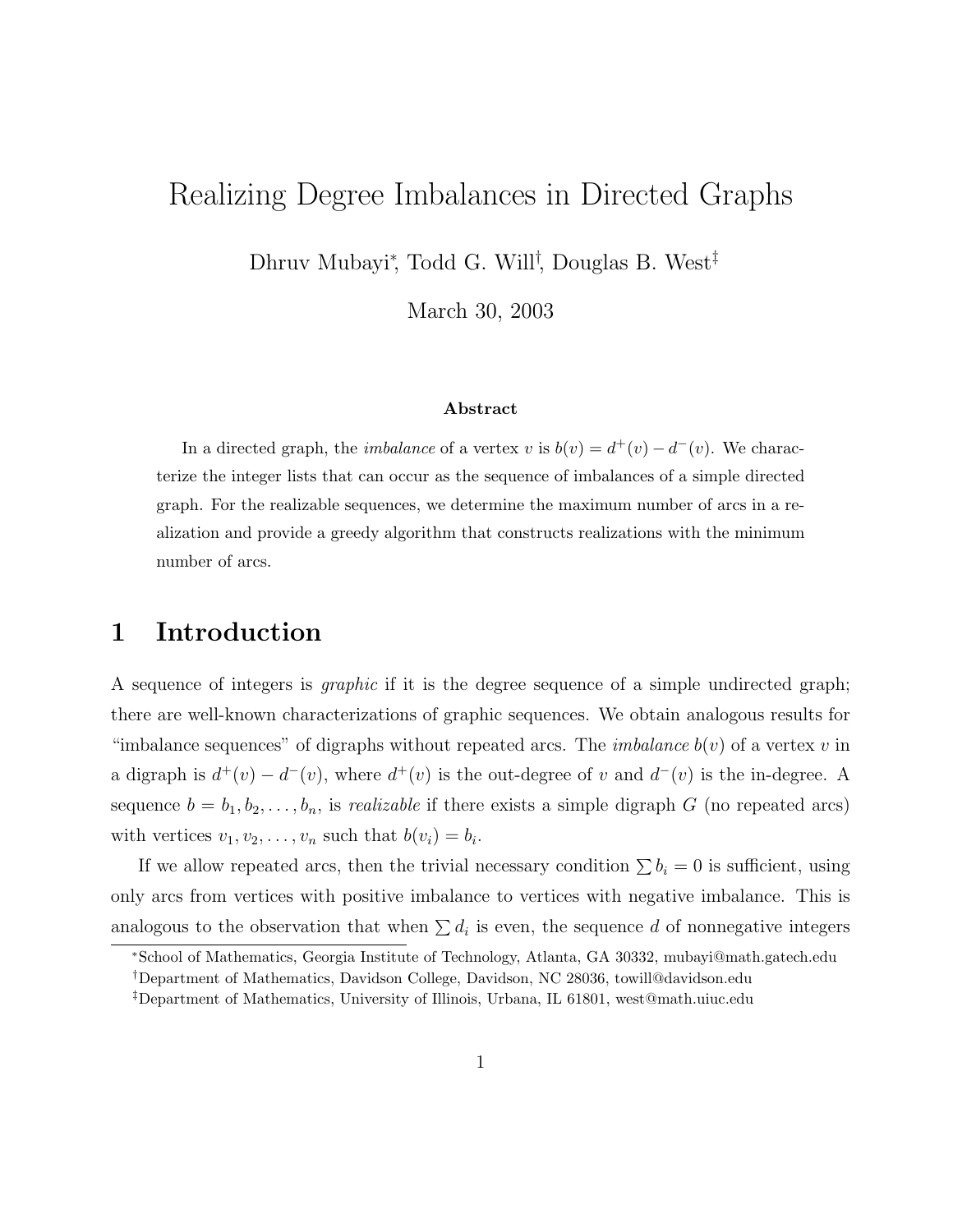is the degree sequence of some undirected graph, allowing loops and multiple edges. Hence we forbid repeated arcs. Loops and pairs of opposed arcs have no effect on the imbalance sequence, so their presence is irrelevant.

Our results are analogous to the known conditions for graphic sequences. Havel [4] and Hakimi [5] independently showed that for  $n > 1$ , a nonincreasing sequence  $d = d_1, d_2, \ldots, d_n$ is graphic if and only if  $\hat{d} = \hat{d}_2, \ldots, \hat{d}_n$  is graphic, where  $\hat{d}$  is formed from d by deleting  $d_1$ and subtracting 1 from the  $d_1$  largest remaining elements of d. In this context, we define  $d_i$ to be *larger* than  $d_j$  if  $d_i > d_j$  or if  $d_i = d_j$  and  $i > j$ ; this ensures that  $\hat{d}$  is also nonincreasing. The Havel-Hakimi result tests recursively whether a sequence is graphic. When it is graphic, retracing the computation produces a realization; if  $\hat{G}$  realizes  $\hat{d}$ , then adding a vertex adjacent to vertices whose degrees are the  $d_1$  largest entries of  $\hat{d}$  forms a graph G that realizes d.

Erdős and Gallai [2] characterized graphic sequences explicitly: the nonnegative integer sequence  $d = d_1, d_2, \ldots, d_n$  is graphic if and only if 1)  $\sum d_i$  is even, and 2)  $\sum_{i=1}^k d_i \leq k(k-1)$  $1) + \sum_{j=k+1}^{n} \min\{k, d_j\}$  for  $1 \leq k \leq n$ . The inequalities are necessary conditions because the summation on the right bounds the number of edges joining the set of k vertices with largest degrees to the remaining vertices. Aigner and Triesch [1] gave a short proof of sufficiency using order ideals in a natural partial order on nonincreasing nonnegative integer sequences with fixed sum. This order has been called the *dominance* or *majorization* order, putting  $a \leq b$  if  $\sum_{i=1}^k a_i \leq \sum_{i=1}^k b_i$  for all k.

A greedy algorithm for realizing an imbalance sequence directs arcs from the vertex with greatest imbalance  $(b_1)$  to the  $b_1$  vertices with smallest imbalance. This heuristic is natural in that vertices with positive imbalance require high out-degree, and vertices with negative imbalance require high in-degree. This operation suggests a modified sequence  $b$  and a recursive test analogous to the Havel-Hakimi test.

We also prove an explicit characterization analogous to the Erdős-Gallai result. If  $b =$  $b_1, b_2, \ldots, b_n$  is realizable, then  $\sum b_i = 0$ , because each edge contributes positively and negatively to the total imbalance. Also,  $\sum_{i=1}^{k} b_i \leq k(n-k)$ ; letting S be the set of k vertices with largest imbalance, the edges within S contribute nothing to  $\sum_{i=1}^{k} b_i$ , and the pairs  $S \times (V(G) - S)$  contribute at most one each.

In section 2, we discuss three proofs that these obvious necessary conditions are also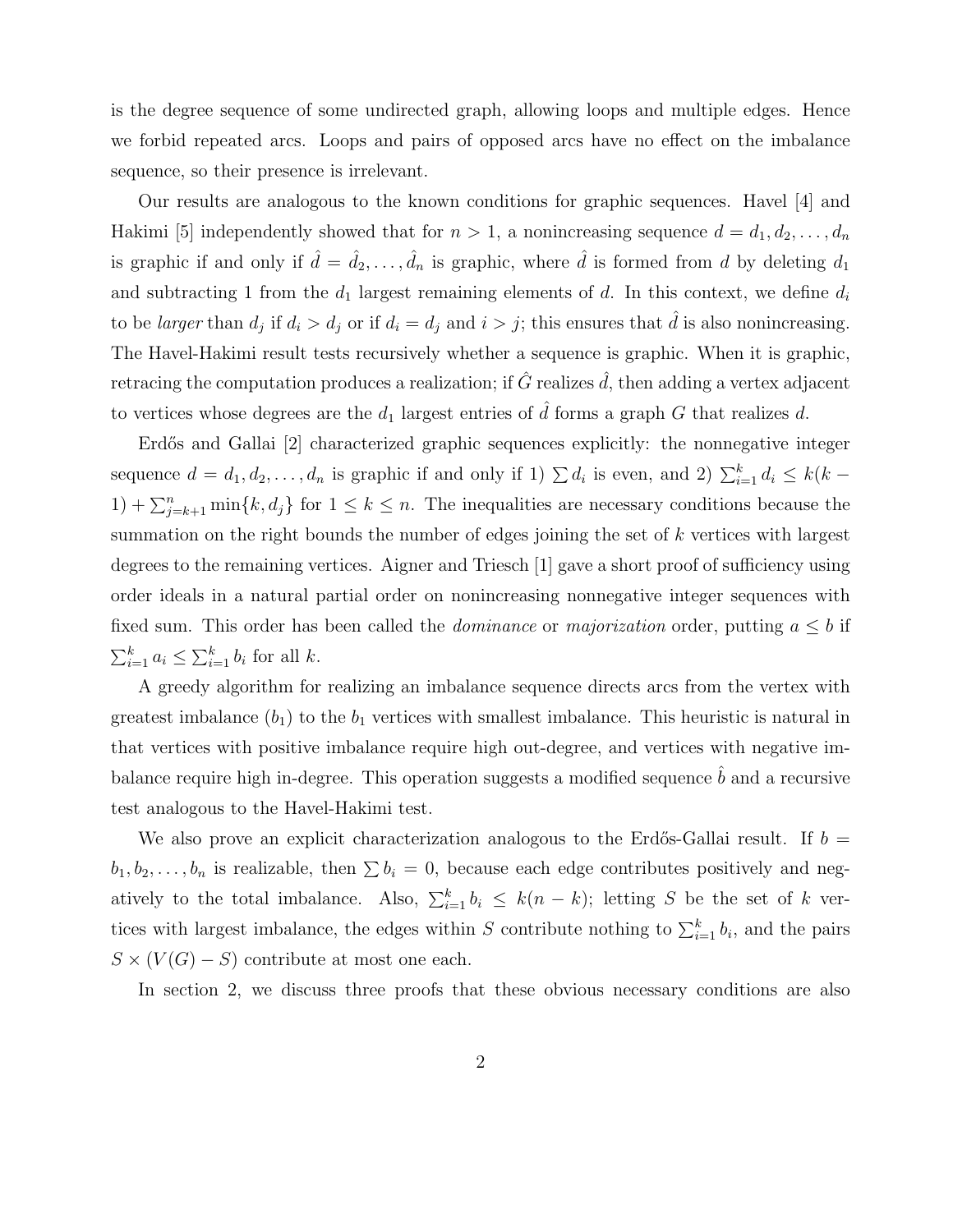sufficient. The first shows that the greedy algorithm suggested above produces a realization when one exists. The second proof, based on the method of ideals used by Aigner and Triesch, is much shorter but does not yield such a fast construction algorithm. The third proof, provided by Uri Peled, obtains the result from the famous supply-demand theorem of Gale [3]. The constructive proof of the supply-demand theorem uses the augmenting path methods of network flows and thus does not directly yield as efficient an algorithm to produce a realization as the greedy algorithm provided by the first proof.

In section 3, we consider realizations of an imbalance sequence with the fewest and most arcs (here we forbid loops and pairs of opposed arcs). We prove that the greedy algorithm suggested above produces a realization with the fewest arcs. We also determine the maximum number of arcs in a realization of an imbalance sequence.

## 2 Necessary and Sufficient Conditions

In this section, we provide necessary and sufficient conditions for a sequence of integers to be the imbalance sequence of a simple directed graph. We also provide an algorithm for constructing a realization when one exists.

**Definition 1** A nonincreasing integer sequence  $a = a_1, a_2, \ldots, a_n$  is feasible if it has sum zero and satisfies  $\sum_{i=1}^{k} a_i \leq k(n-k)$  for  $1 \leq k < n$ .

From a feasible sequence  $a = a_1, a_2, \ldots, a_n$ , we form another sequence  $\hat{a} = \hat{a}_2, \ldots, \hat{a}_n$  by deleting  $a_1$  and adding 1 to the  $a_1$  smallest elements of a, defining  $a_i$  to be *smaller* than  $a_j$  if  $a_i < a_j$  or if  $a_i = a_j$  and  $i < j$ . The sequence  $\hat{a}$  is the result of applying one step of the greedy algorithm to the sequence a. The complication in defining  $\hat{a}$  arises when  $a_{n-a_1+1} = a_{n-a_1}$ ; in this case there is a gap consisting of elements to which we add zero. We endure this complication to ensure that  $\hat{a}$  is nonincreasing. The following example with  $n = 9$  and  $a_1 = 5$ produces such a gap, since  $a_5 = a_4 = 2$ .

$$
a: \begin{array}{ccccccccc}\n3 & 3 & 2 & 2 & 2 & 2 & -5 & -5 & -6 \\
\hline\n& & 0 & 1 & 1 & 0 & 0 & 1 & 1 & 1 \\
\hat{a}: & \hat{a} & 3 & 3 & 3 & 2 & 2 & -4 & -4 & -5\n\end{array}
$$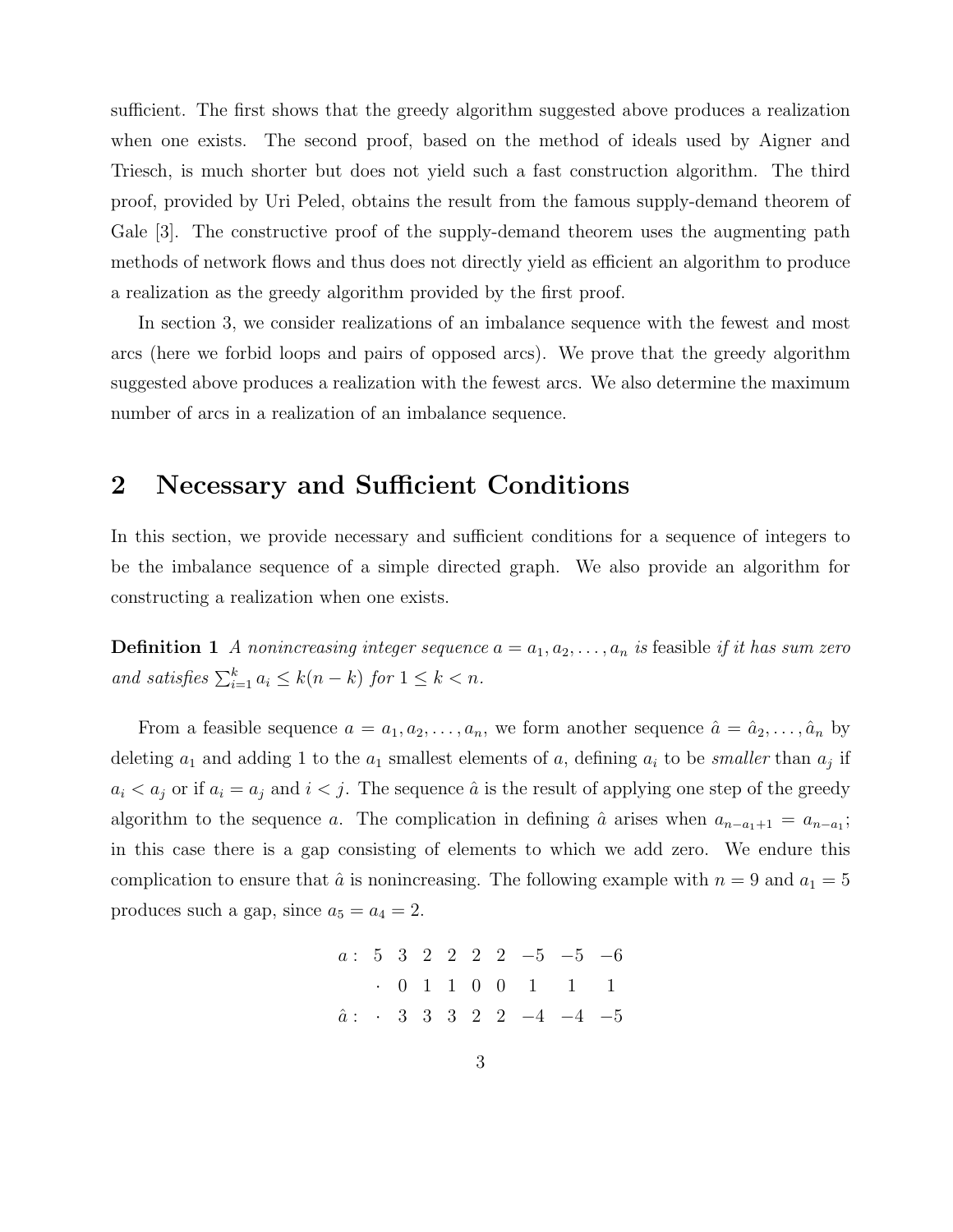The values of  $a_i$  in the gap and to the left of the gap are all equal. When this occurs in a feasible sequence, a stronger statement can be made about the partial sums.

**Lemma 2** If a is a feasible sequence and  $a_k = a_{k+1} = \cdots = a_{k+m}$ , then  $\sum_{i=1}^{k} a_i \leq k(n-k)-m$ .

**Proof:** If  $a_k \leq n-2k-m$ , then

$$
\sum_{i=1}^{k} a_i = \left(\sum_{i=1}^{k-1} a_i\right) + a_k \le (k-1)(n-k+1) + (n-2k-m) = k(n-k) - m - 1.
$$

If  $a_k > n - 2k - m$ , then

$$
\sum_{i=1}^{k} a_i = \left(\sum_{i=1}^{k+m} a_i\right) - ma_k \le (k+m)(n-k-m) - m(n-2k-m+1) = k(n-k) - m.
$$

**Theorem 3** If a is feasible, then  $\hat{a}$  is feasible.

**Proof:** Because  $\sum_{i=1}^{n} a_i = 0$  and  $a_1 \leq 1 \cdot (n-1) = n-1$ , the sequence  $\hat{a}$  is well defined. By the definition of the  $a_1$  "smallest" elements,  $\hat{a}$  is non-increasing. The construction of  $\hat{a}$ distributes  $a_1$  among the other entries, so the sum is still 0. It remains to verify the condition on partial sums, which is  $\sum_{i=2}^{k} \hat{a}_i \leq (k-1)(n-k)$  for  $2 \leq k < n$ .

Let  $a_1 = n - r$ , and suppose that the construction of  $\hat{a}$  involves a gap of s entries to which we add 0, where  $s \geq 0$ . Beginning with the leftmost entry to which 1 is added, there are  $(n - r) + s$  positions in the sequence; hence  $s < r$  and  $a_{r-s+1}$  is the leftmost entry to which 1 is added. If  $k \leq r - s$ , then

$$
\sum_{i=2}^{k} \hat{a}_i = \sum_{i=2}^{k} a_i \le (k-1)(n-r) \le (k-1)(n-k).
$$

Now consider  $k > r - s$ . Let  $\alpha = \sum_{i=2}^{k} \hat{a}_i - \sum_{i=2}^{k} a_i$ ; this is the number of added 1's in the sum. Let t be the number of positions in the sequence that are to the left of the gap and receive an augmentation of 1 ( $t = 0$  if  $s = 0$ ). The rightmost entry to which 0 is added is  $a_{r+t}$ .

$$
\begin{array}{ccccccccccccccc}\n a: & a_1 & a_2 & \cdots & a_{r-s} & a_{r-s+1} & \cdots & a_{r-s+t} & a_{r-s+t+1} & \cdots & a_{r+t} & a_{r+t+1} & \cdots & a_n \\
 & & & & & & 0 & \cdots & 0 & 1 & \cdots & 1 & 0 & \cdots & 0 & 1 & \cdots & 1 \\
\hat{a}: & & & & & & \hat{a}_2 & \cdots & \hat{a}_{r-s} & \hat{a}_{r-s+1} & \cdots & \hat{a}_{r-s+t} & \hat{a}_{r-s+t+1} & \cdots & \hat{a}_{r+t} & \hat{a}_{r+t+1} & \cdots & \hat{a}_n\n\end{array}
$$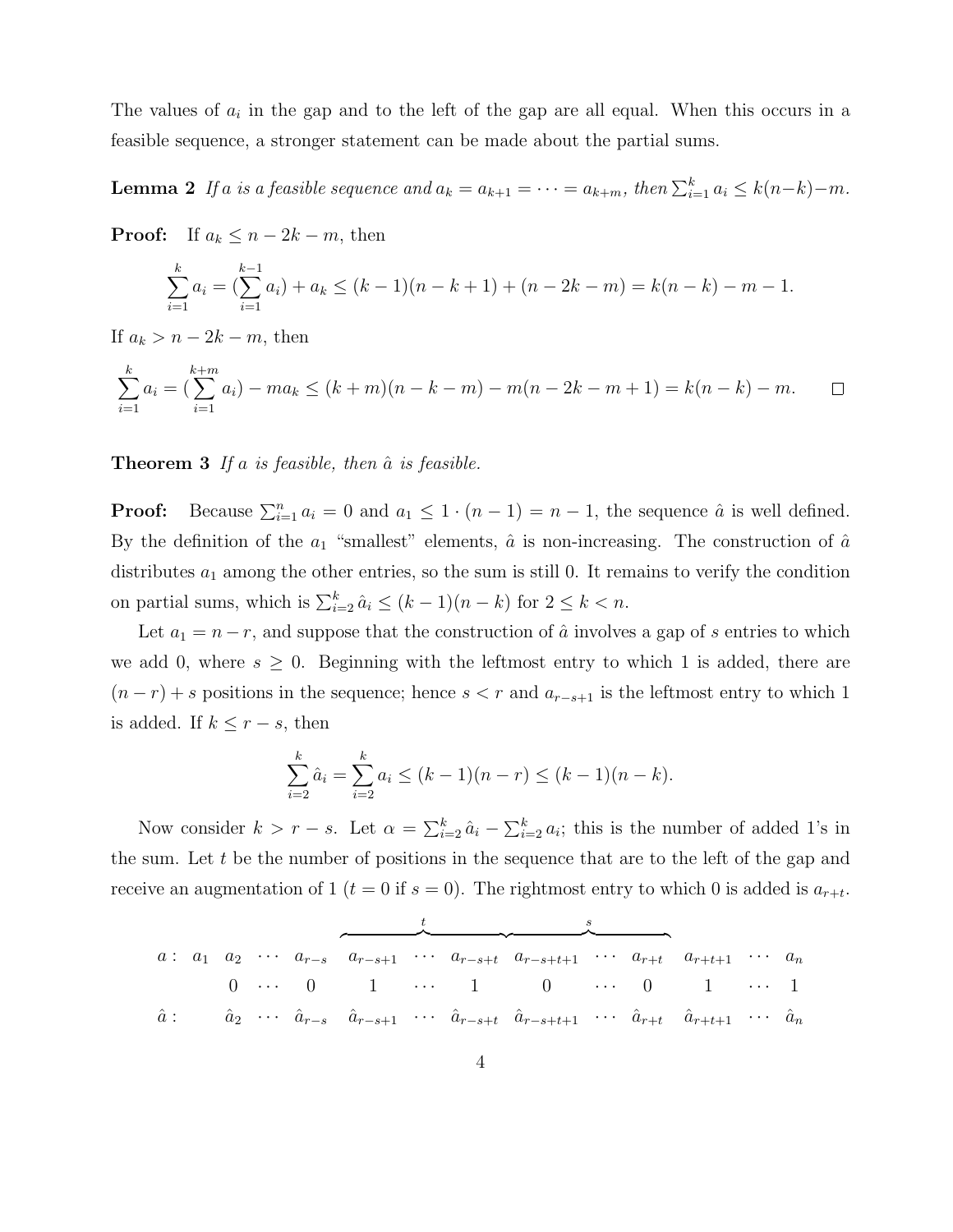If  $r - s < k < r + t$ , then  $a_k = \cdots = a_{r+t}$ . By the Lemma,  $\sum_{i=1}^{k} a_i \leq k(n-k) - (r+t-k)$ . In this case,  $\alpha \leq t$ . If  $k \geq r + t$ , then  $\sum_{i=1}^{k} a_i \leq k(n - k)$  and  $\alpha = k - r$ . In either case, we have  $(\sum_{i=1}^k a_i) + \alpha \leq k(n-k) + (k-r)$ . Hence

$$
\sum_{i=2}^{k} \hat{a}_i = \left(\sum_{i=1}^{k} a_i\right) + \alpha - a_1 \le k(n-k) + (k-r) - (n-r) = (k-1)(n-k). \qquad \Box
$$

A simple inductive argument now completes the proof of the sufficiency of the condition and shows that the greedy algorithm produces a realization if one exists.

#### Theorem 4 A sequence is realizable as an imbalance sequence if and only if it is feasible.

**Proof:** We have already argued the necessity of the condition. For sufficiency, we use induction on the length n of a feasible sequence a. If  $n = 1$ , then  $a_1 = 0$  and  $K_1$  has imbalance sequence a. If  $n > 1$ , then Theorem 3 implies that  $\hat{a}$  is a feasible sequence of length  $n - 1$ . By the induction hypothesis, there is a graph G' with vertices  $v_2, v_3, \ldots, v_n$  such that  $b(v_i) = \hat{a}_i$ . Form G by adding the vertex  $v_1$  and arcs from  $v_1$  to  $v_j$  for each  $j \in V(G')$  such that  $\hat{a}_j = a_j + 1$ . The graph G realizes a.  $\Box$ 

Kleitman and Wang [6] observed that the Havel-Hakimi argument works with the deletion of any element  $d_k$  of the sequence to be tested, subtracting 1 from the  $d_k$  largest other elements. The analogous statement about imbalance is false. Consider the imbalance sequence  $(3, 1, -1, -3)$  of a transitive tournament. Deleting the element 1 and adding 1 to the smallest imbalance leaves us trying to realize  $(3, -1, -2)$ , which has no realization by a simple digraph. In a transitive tournament, we must start by deleting an extreme element. The difference in the directed case is that the reduction step works with high imbalance and low imbalance separately, while in the undirected case no high values are preserved.

Our second proof of sufficiency uses the method of Aigner and Triesch [1]. This proof is much shorter but does not directly yield a fast algorithm. The idea is to define a partial order  $P$  on sequences such that 1) the realizable sequences form an ideal (down-set), and 2) the maximal sequences in  $P$  among those satisfy the desired condition (here feasibility) are realizable. This implies that all sequences satisfying the condition are realizable, because they are dominated in P by a realizable sequence.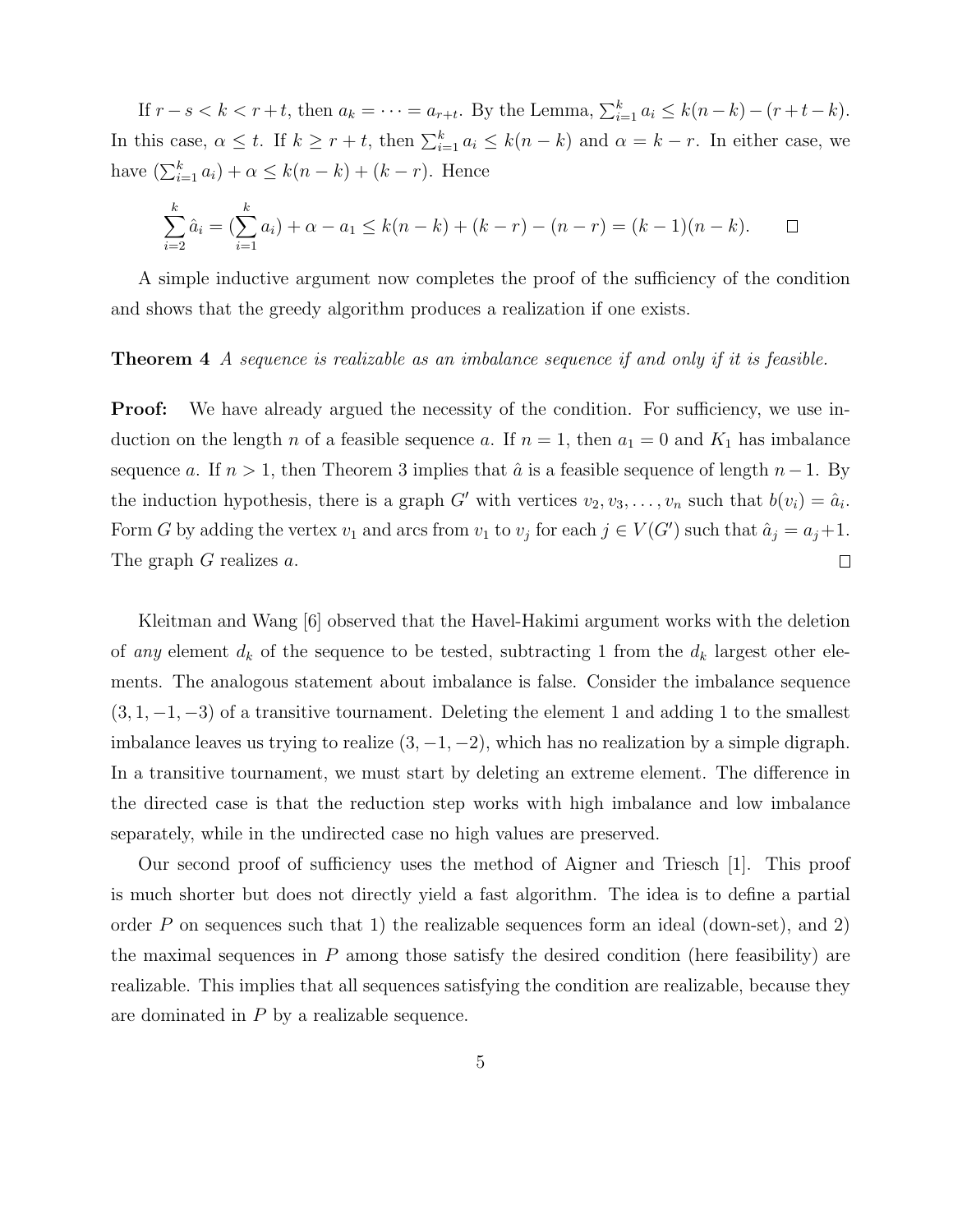Second Sufficiency Proof. Consider the majorization order P on nonincreasing integer sequences with sum 0. In the subposet of  $P$  induced by the feasible sequences, we claim that only the sequence  $n-1, n-3, \ldots, -(n-3), -(n-1)$  is maximal. It achieves each constraint with equality, and therefore by the definition of the order it dominates all other feasible sequences. Furthermore, this is the imbalance sequence of the transitive tournament with  $n$  vertices and hence is realizable.

We must also show that the realizable sequences in P form an ideal. If  $b > b'$  in P, then  $b'$  is obtained from  $b$  by a sequence of unit shifts in which some position  $i$  decreases by 1 and some later position  $j$  increases by one; it suffices to show that every such shift maintains realizability. Consider a realizable b with  $b_i > b_j$ , realized by G. The inequality and the prohibition of multiple edges from G yield a vertex  $z \notin \{v_i, v_j\}$  satisfying one of the three cases below. In each case, the listed action produces a new digraph  $G'$  with the same imbalances, except that the imbalance of  $v_i$  decreases by 1 and the imbalance of  $v_j$  increases by 1.

> case action  $i \rightarrow z \not\leftrightarrow j \quad i \not\leftrightarrow z \leftarrow j$  $\Box$  $i \rightarrow z \rightarrow i \quad i \not\leftrightarrow z \not\leftrightarrow i$  $i \not\leftrightarrow z \rightarrow j \quad i \leftarrow z \not\leftrightarrow j$

Third Sufficiency Proof (Uri Peled). The characterization of realizable sequences also follows from Gale's Supply-Demand Theorem [3]. We sketch this argument. Gale's Theorem considers a network with edge capacities  $c(e)$  and vertices partitioned into three sets  $S, R, T$ . We associate with each  $x \in S$  a positive supply  $\sigma(x)$  and with each  $y \in T$  a positive demand  $\partial(y)$ . A feasible flow f assigns a flow  $f(e)$  to each edge e such that  $0 \le f(e) \le c(e)$  and such that the net outflow from vertex v is at most  $\sigma(v)$  if  $v \in S$ , at least  $-\partial(v)$  if  $v \in T$ , and 0 otherwise. Gale proved that a feasible flow exists if and only if for each vertex subset  $U$ , the total demand of sinks in U minus the total supply from sources in U is at most the total capacity of edges entering  $U$ . Also, there is an integer feasible flow when the constraints are integral and there is a feasible flow.

This applies to realizability of an imbalance sequence a by considering the complete digraph on  $n$  nodes with unit capacities. Let  $S$  be the set of nodes with positive imbalance, putting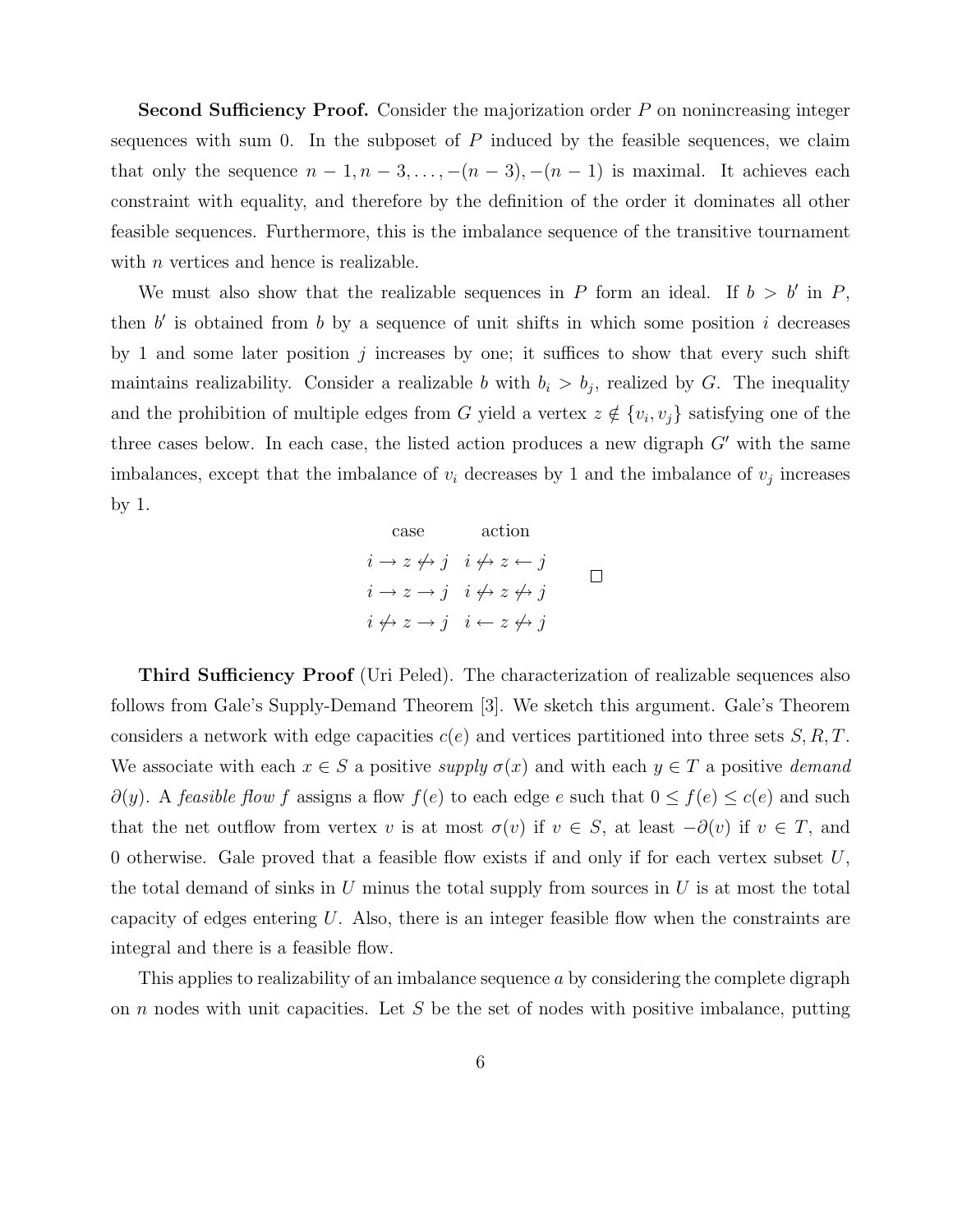$\sigma(x) = a(x)$  for  $x \in S$ . Let T be the set of nodes with negative imbalance, putting  $\partial(y) =$  $-a(y)$  for  $y \in T$ . Since the total demand equals the total supply, we may assume equality in the supply/demand constraints, and an integer feasible flow produces a realization of a consisting of the edges with flow 1. In Gale's condition  $\partial(T \cap U) - \sigma(S \cap U) \leq c(\overline{U}, U)$  for a set U of size  $n - k$ , the left side is the negative of the total imbalance of vertices in U (which equals the total imbalance of vertices in  $\overline{U}$ , and the right side is  $k(n - k)$ . The left side is maximized by letting  $U$  be the set of  $k$  vertices with largest desired imbalance, so Gale's condition reduces to our condition for feasible sequences.

### 3 Extremal Realizations

In this section we prove that the greedy algorithm produces a realization with the fewest arcs. We also determine the maximum number of arcs in a realization of an imbalance sequence.

For a realizable sequence b, let  $D_b$  be the digraph with imbalance sequence b produced by the greedy algorithm described in Section 2.

### **Theorem 5** Among realizations of  $b = b_1, \ldots, b_n$ , the digraph  $D_b$  has the fewest arcs.

**Proof:** We use induction on n. The claim holds trivially when  $n = 1$ . Consider  $n > 1$ . Consider realizations of b on vertex set  $v_1, \ldots, v_n$  with  $b(v_i) = b_i$ . Among realizations with fewest arcs, let D be one such that  $N^+(v_1) \cap N_{D_b}^+(v_1)$  is as large as possible. If we can show that  $N^{-}(v_1) = N_{D}^{-}$  $\overline{D}_b(v_1) = \emptyset$  and  $N^+(v_1) = N^+_{D_b}(v_1)$ , then we can remove  $v_1$  from D to obtain a digraph D' that realizes b' and apply the induction hypothesis. We show first that  $N^-(v_1) = \emptyset$ and then obtain  $N^+(v_1) = N_{D_b}^+(v_1)$ .

**Step 1:** Suppose that  $N^-(v_1)$  and  $N^+(v_1)$  are nonempty. They are disjoint, since opposed arcs can be deleted. Let  $w$  be a vertex of maximum imbalance in the subdigraph induced by  $N^-(v_1)$ . If there is an edge from  $N^+(v_1)$  to w, then a 3-cycle can be deleted. If some  $y \in N^+(v_1)$  is not adjacent to w, then the w, y-path through  $v_1$  can can replaced with the edge wy. Otherwise,  $b(v_1) \ge b(w)$  requires the existence of a vertex z not adjacent to  $v_1$  such that zw is an edge. Now the z,  $v_1$ -path through w can be replaced with the edge  $zv_1$ . In each case, we have reduced the number of arcs without changing any imbalances.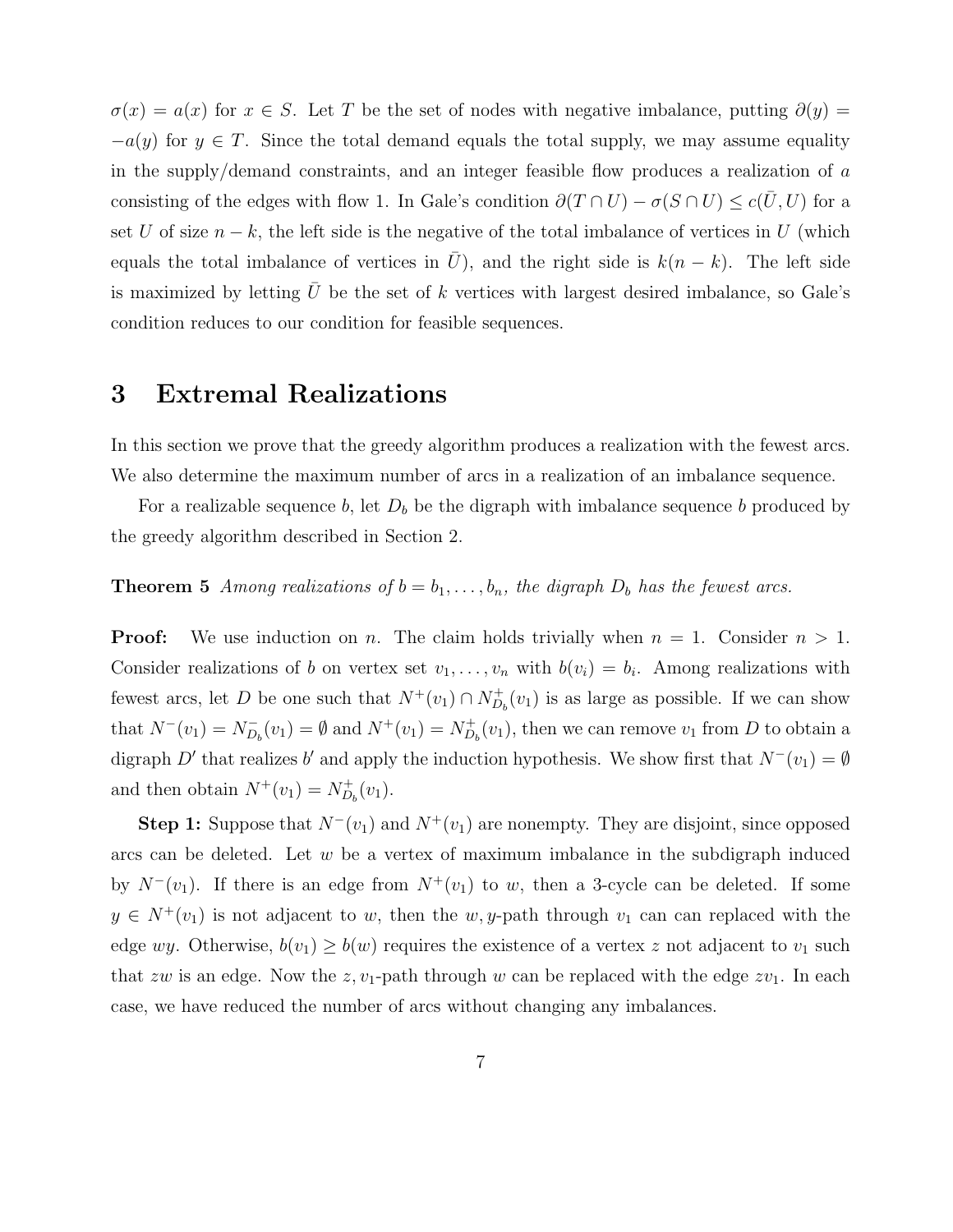**Step 2:** We may assume that  $N^-(v_1)$  is empty but that  $N^+(v_1) \neq N_{D_b}^+(v_1)$ . It suffices to enlarge  $N^+(v_1) \cap N^+_{D_b}(v_1)$  without increasing the number of arcs. Recall that  $N^+_{D_b}(v_1)$ consists of the  $b_1$  vertices of smallest imbalance. Thus we may assume that  $v_i \in N^+(v_1)$  and  $v_j \notin N^+(v_1)$ , with  $b_i \geq b_j$ . Also  $v_jv_1$  is not an edge, so  $b_i \geq b_j$  implies the existence of a vertex z that contributes more to the imbalance of  $v_i$  than to that of  $v_j$ . Since the digraph is simple, we have the three cases listed below. Combined with the replacement of  $v_1v_i$  with  $v_1v_j$ , the listed actions enlarge  $N^+(v_1) \cap N^+_{D_b}(v_1)$  without changing imbalances, violating simplicity, or increasing the number of arcs.

case action  
\n
$$
v_i \to z \nleftrightarrow v_j \quad v_i \nleftrightarrow z \leftarrow v_j
$$
\n
$$
v_i \to z \to v_j \quad v_i \nleftrightarrow z \nleftrightarrow v_j
$$
\n
$$
v_i \nleftrightarrow z \to v_j \quad v_i \leftarrow z \nleftrightarrow v_j
$$

Finally, we determine the maximum number of arcs in a realization of b, among simple digraphs with no opposed arcs.

**Theorem 6** For a realizable imbalance sequence  $b = b_1, \ldots, b_n$ , the maximum number of arcs in a realization without opposed arcs is  $\sum_i \lfloor (n-1 + b_i)/2 \rfloor$ .

**Proof:** We show first that in a realization with the most arcs, each vertex has at most one nonneighbor. If v is nonadjacent to both x and y, then without changing imbalances we can add a 3-cycle on these vertices (if  $x \leftrightarrow y$ ) or replace an edge between x and y with a path between them through  $v$ .

To obtain the desired formula, we count the edges by summing the out-degrees. From  $b(v) = d^+(v) - d^-(v)$  and  $n-2 \leq d^+(v) + d^-(v) \leq n-1$ , we obtain  $d^+(v) = \lfloor (n-1 + b(v))/2 \rfloor$ .  $\Box$ 

We can also express the number of edges in the maximum realization as  $\binom{n}{2}$  $\binom{n}{2}$  minus half the number of entries in b having opposite parity from  $n-1$ . This holds because the parity of the number of neighbors of v is the same as the parity of  $b(v)$ ; hence v has a nonneighbor exactly when  $b(v)$  and  $n-1$  have opposite parity.